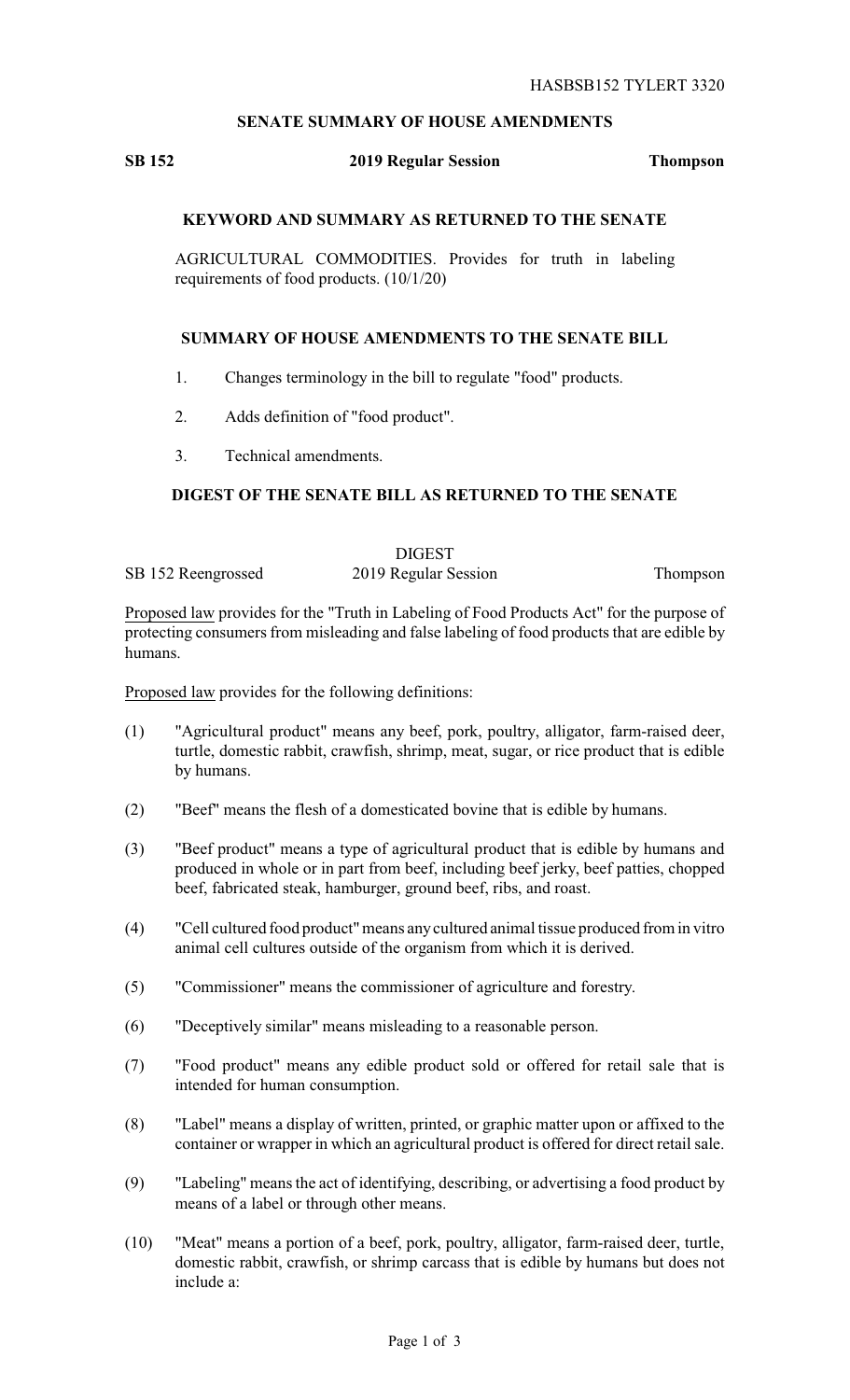- (a) Synthetic product derived from a plant, insect, or other source.
- (b) Cell cultured food product grown in a laboratory from animal cells.
- (11) "Meat product" means a type of agricultural product that is edible by humans and made wholly or in part from meat or another portion of a beef, pork, poultry, alligator, farm-raised deer, turtle, domestic rabbit, crawfish, or shrimp carcass.
- (12) "Misbrand" means to intentionally identify or label a food product in a false or misleading way.
- (13) "Misrepresent" means to intentionally use any untrue, misleading, or deceptive oral or written statement, advertisement, label, display, picture, illustration, or sample.
- (14) "Person"means an individual, partnership,limited liability company, limited liability partnership, corporation, trust, firm, company, or other entity doing business in Louisiana.
- (15) "Pork" means the flesh of a domesticated swine that is edible by humans.
- (16) "Pork product" means a type of agricultural product that is edible by humans and produced in whole or in part from pork, including bacon, bratwurst, ground pork, ham, pork chops, ribs, roast, and sausage.
- (17) "Poultry" means domesticated birds that are edible by humans.
- (18) "Rice" means the whole or broken kernels obtained from the species Oryza sativa L. or Oryza glaberrima, or wild rice, which is obtained from one of the four species of grasses from the genus Zizania or Porteresia.

Proposed law applies to a person that places a label on a food product that is defined by law.

Proposed law prohibits intentionally misbranding or misrepresenting a food product as an agricultural product through any activity including:

- (1) Affixing a label to a food product that is false or misleading.
- (2) Selling a food product under the name of an agricultural product.
- (3) Representing a food product as an agricultural product for which a definition and standard of identity has been provided by the Federal Food, Drug, and Cosmetic Act, 21 U.S.C. §301 et seq., unless:
	- (a) The food product conforms to the definition and standard.
	- (b) The label of the food product bears the name of the food specified in the definition and standard and includes the common names of optional ingredients other than spices, flavoring, and coloring present in the food as regulations require.
- (4) Representing a food product as meat or a meat product when the food product is not derived from a harvested beef, pork, poultry, alligator, farm-raised deer, turtle, domestic rabbit, crawfish, or shrimp carcass.
- (5) Representing a food product as rice when the food product is not rice.
- (6) Representing a food product as beef or a beef product when the food product is not derived from a domesticated bovine.
- (7) Representing a food product as pork or a pork product when the food product is not derived from a domesticated swine.